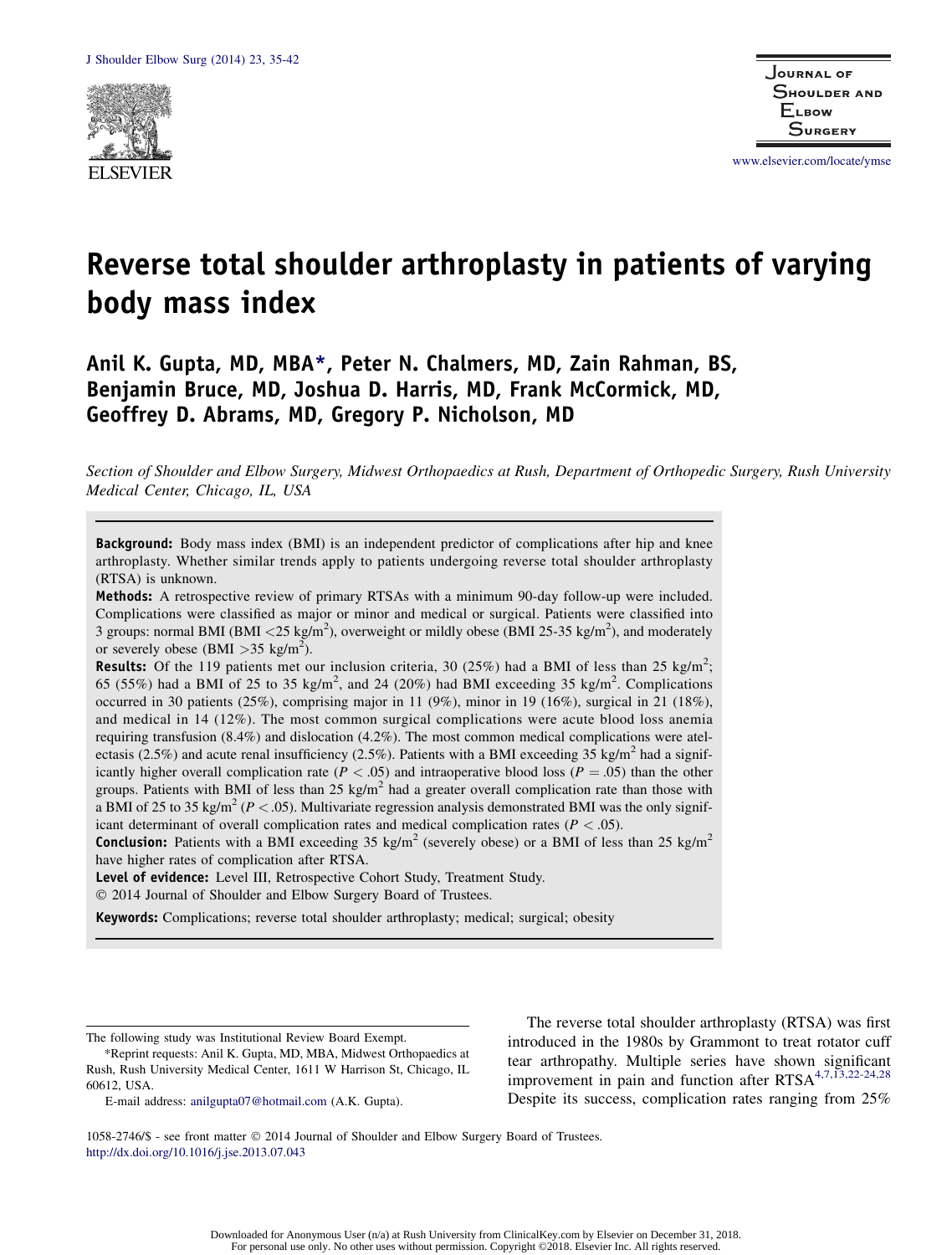to 50% have been reported. Intraoperative, perioperative, postoperative, surgical, and medical complications have all been reported. These include, but are not limited to, hematoma formation, instability, superficial and deep infection, periprosthetic fracture, acromial fracture, neurologic compromise, implant loosening, and medical complications.2,6,8,11,22,26,27,30 Recent improvements in surgical techniques and implant design, however, have demonstrated lower overall complication and failure rates.<sup>1</sup>

Body mass index (BMI) has been shown to be an independent predictor of postoperative complications in patients undergoing joint replacement.<sup>13,14</sup> Obesity predisposes patients to medical comorbidities such as cardiovascular disease, stroke, pulmonary embolism, and diabetes. These conditions may also serve as independent predictors of perioperative and postoperative medical and surgical complications. Preoperative medical comorbidity rates have also been shown to predict postoperative complication rates in patients undergoing orthopedic procedures.14,17,20,25

Currently, there is a paucity of data describing the complications associated with RTSA in patients of varying BMIs. The purpose of the study was to analyze complication rates in the operative, perioperative, and early postoperative period in patients of varying BMIs undergoing RTSA. We hypothesized that BMI would serve as an independent risk factor for the development of early medical and surgical complications after RTSA.

# Materials and methods

Patients who had undergone primary RTSA with a minimum 90 day postoperative follow-up were included. Indications for RTSA included rotator cuff tear arthropathy, massive irreparable rotator cuff tear with pseudoparalysis, end-stage glenohumeral arthritis with an irreparable rotator cuff tear, inflammatory cuff tear arthropathy, and proximal humeral malunion/nonunion with associated irreparable rotator cuff tear. Excluded were patients with previous shoulder arthroplasty, if RTSA was performed as a revision procedure for a failed prior arthroplasty (hemiarthroplasty or total shoulder arthroplasty), prior deep space infection requiring explantation, or if perioperative or operative records were incomplete.

The following data were recorded in Excel X (Microsoft Corp, Redmond, WA, USA): age, sex, BMI, laterality of the dominant extremity, laterality of the RTSA, indication for operative intervention, medical comorbidities, length of procedure in minutes, estimated intraoperative blood loss in milliliters measured by anesthesia and nursing, specific implants, concomitant procedures, and the need for intraoperative or postoperative transfusion. The operative reports and the intraoperative, perioperative inpatient, and postoperative outpatient records for each patient were reviewed in detail, and all noted complications were recorded. Our institution does not have a specific transfusion threshold, and the decision to transfuse was made case-by-case according to the clinical judgement and mutual agreement of the orthopedic and internal medicine teams.

The Charlson Comorbidity Index (CCI) is a validated predictive tool for complications in patients undergoing surgical procedures.<sup>5</sup> Specifically, it predicts the 10-year mortality of an individual based on his or her comorbid conditions, including heart disease, diabetes mellitus, and cancer. Each condition is assigned a point value of 1, 2, 3, or 6 according to the risk of death associated with the comorbidity. The higher this value, the higher the risk of death. Each patient's preoperative medical comorbidities were determined and used to calculate the CCI for planned multivariate regression analysis to determine the correlation between comorbidities and complications.

# Complication classification

Complications were defined as any event that deviated from a normal postoperative course and were further classified as ''major'' or ''minor'' and ''medical'' or ''surgical.'' Complications were categorized according a validated classification scheme described by Dindo et  $al^9$ :

- Minor complication: any deviation from the normal postoperative course requiring pharmacologic treatment.
- Major complication: any deviation from the normal postoperative course requiring prolonged pharmacologic treatment or surgical intervention.
- Medical complications: systemic events such as pulmonary emboli, cardiac events, renal failure, and atelectasis, which was a combined clinical and radiographic diagnosis.
- Surgical complications: local events that stemmed from the surgical site such as need for transfusion, wound complications, periprosthetic fractures, and dislocations.

#### Statistical analysis

Analyses were performed in SPSS 18 software (IBM Inc, Armonk, NY, USA), and descriptive statistics were calculated. An a priori decision was made to divide patients into 3 groups by BMI (kg/m<sup>2</sup>): group 1, normal BMI (BMI <25); group 2, BMI classified as overweight or ''mildly obese'' or class I (World Health Organization Classification) obesity (BMI 25-35), and group 3, BMI classified as moderately or severely obese or class II or greater obesity (BMI  $>35$ ).<sup>29</sup> This decision was based on our anecdotal clinical experience, the mean and standard deviation BMI of the average patient undergoing TSA and RTSA in the senior authors' practice ( $\sim$ 30.5), as well as evidence from the hip and knee arthroplasty literature suggesting complication rates may not be increased until severe obesity is reached.<sup>17</sup>

Kolmogorov-Smirnov analysis was performed on continuous variables and all variables that significantly differed from the normal distribution ( $P < .05$ ). Thus Kruskal-Wallis tests were performed to compare continuous variables among the BMI groups. Statistical comparison of categoric variables was done using  $\chi^2$  tests.

Given concern that multiple variables may predict complication rates, multivariable logistic regression was planned for those variables that differed between our a priori defined BMI groups to determine whether these covariates or BMI served as the primary determinant of complication rates.

Downloaded for Anonymous User (n/a) at Rush University from ClinicalKey.com by Elsevier on December 31, 2018. For personal use only. No other uses without permission. Copyright ©2018. Elsevier Inc. All rights reserved.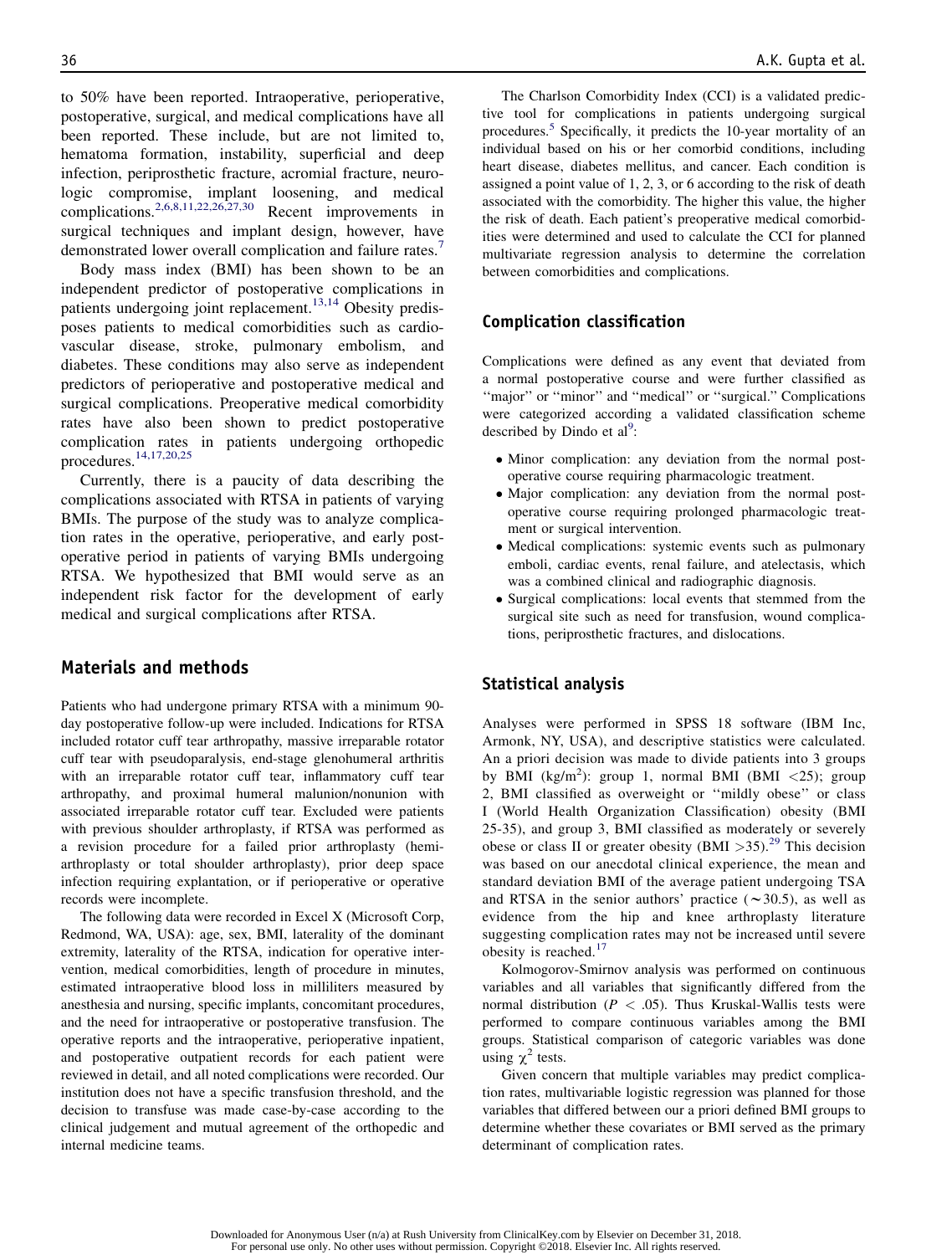## Results

## Demographics and intraoperative variables

Of 150 possible patients assessed, 31 were revisions from a prior failed arthroplasty, leaving 119 who met the inclusion criteria. Of the total cohort, 30 patients (25%) had a normal body mass  $(BMI < 25 \text{ kg/m}^2; \text{Fig 1}), 24$ (20%) were moderately or severely obese (BMI >35 kg/ m<sup>2</sup>), and 65 (55%) were overweight or mildly obese (BMI 25-35 kg/m<sup>2</sup>). The mean BMI was 29.6  $\pm$  5.8 kg/ m<sup>2</sup>. Men and women were evenly distributed among BMI groups ( $P = .148$ ). Rates of prior surgery were not significantly different among BMI groups ( $P = .789$ ). Patients in group 3 (BMI  $>35$  kg/m<sup>2</sup>) tended to be significantly younger ( $P = .025$ ), with a higher comorbidity burden ( $P = .009$ ) than in groups 1 and 2.

Indications for RTSA were similar among BMI groups  $(P = .837)$ . Patients in group 3 had longer operative times than groups 1 and 2, but this difference did not reach statistical significance ( $P = .104$ ; Table I). Estimated blood loss significantly differed among BMI groups, with group 3 demonstrating the greatest mean intraoperative blood loss  $(P = .050)$ . The transfusion rate was higher in group 3 than in groups 1 and 2, but this difference did not reach statistical significance.  $(P = .174)$ .

#### Complication rates

Among the overall patient cohort, 30 (25%) sustained 1 or more complications (Table II), including 11 (9%) with a major complication and 19 (16%) with 1 or more minor complications, mostly in the perioperative (inpatient) and postoperative period. Twenty-one patients (18%) sustained a surgical complication, 14 (12%) experienced 1 or more medical complications, and 6 (5%) sustained a medical and surgical complication. The most common surgical complications were acute blood loss anemia requiring transfusion (8.4%) and dislocation (4.2%). Infections occurred in 0.8%. The most common medical complications were atelectasis (2.5%) and acute renal insufficiency (2.5%). No deaths occurred during the study period.

Complication rates differed significantly among BMI groups, with patients in groups 1 (BMI  $\langle 25 \text{ kg/m}^2 \rangle$  and 3  $(BM\bar{I} > 35 \text{ kg/m}^2)$  experiencing greater complication rates  $(P = .020)$ . This significant difference held true when the group 1 and 2 cohorts were directly compared ( $P = .046$ ). No significant difference was seen between groups 1 and 3 in complication rates ( $P = .529$ ). No significant differences were seen between rates of major complications ( $P = .775$ ), infection ( $P = .395$ ), dislocation ( $P = .664$ ), or death (>.99). Significantly more medical complications occurred in group  $3 (P = .006)$ . A trend toward increased rates of surgical complications was seen in patients in groups 1 and 3 compared with group 2 ( $P = .083$ ). The mean CCI was significantly greater for group 3 ( $P = .009$ ). Although medical complication rates significantly correlated with CCI  $(P = .011)$ , rates for overall complications  $(P = .115)$ , major complications ( $P = .695$ ), and surgical complications  $(P = .983)$  did not.

A subgroup analysis for the patients with a BMI of less than 25 kg/m<sup>2</sup> showed among the patients with medical or surgical complications, or both, 6 had isolated hypertension (controlled on medication), 1 had diabetes mellitus and coronary artery disease (CAD), and 2 had isolated CAD. The remaining patients had no comorbidities (Table III).

No significant difference was found in hospital length of stay among BMI subgroups groups 1 (mean  $2.4 \pm 1.1$ ,  $2.3 \pm 0.8$ , and  $2.3 \pm 0.9$  days, respectively, for groups 1, 2, and 3;  $P = .15$ ). No group 1 patients required admission to the intensive care unit (ICU). ICU admission was required immediately after surgery for 3 patients in group 2 and 2 patients in group 3. All ICU stays were for 1 night only except for 1 patient (BMI 39.6 kg/m<sup>2</sup>) who required a 2-day stay in the ICU for postoperative cardiac monitoring owing to a history of paroxysmal ventricular tachycardia. Among the 5 patients admitted to the ICU, the total hospital length of stay ranged from 2 to 4 days (Table IV).

#### Multivariate regression analysis

Because age and the CCI differed significantly among the BMI groups ( $P = .009$ ), multivariate logistic regression was performed to determine whether BMI, age, or CCI served as the primary determinant of the presence or absence of all complications, major complications, medical complications, and surgical complications. These analyses confirmed BMI was the only significant covariate with overall complication rates and medical complication rates, whereas no covariate reached significance for major complications or surgical complications (Table V).

## Discussion

Surgical intervention on the obese population can be technically demanding. Obesity has been correlated with an increased complication rate in reports on hip and knee arthroplasty.<sup>6,14,17,20,25</sup> The purpose of this study was to determine if BMI correlates with complications after primary RTSA. Patients in our cohort with a BMI of less than 25 kg/m<sup>2</sup> or greater than 35 kg/m<sup>2</sup> had higher overall complication rates than those with a BMI of 25 to 35 kg/m<sup>2</sup>. In addition, patients with a BMI greater than  $35 \text{ kg/m}^2$  had significantly more blood loss intraoperatively and trended toward longer operations and more postoperative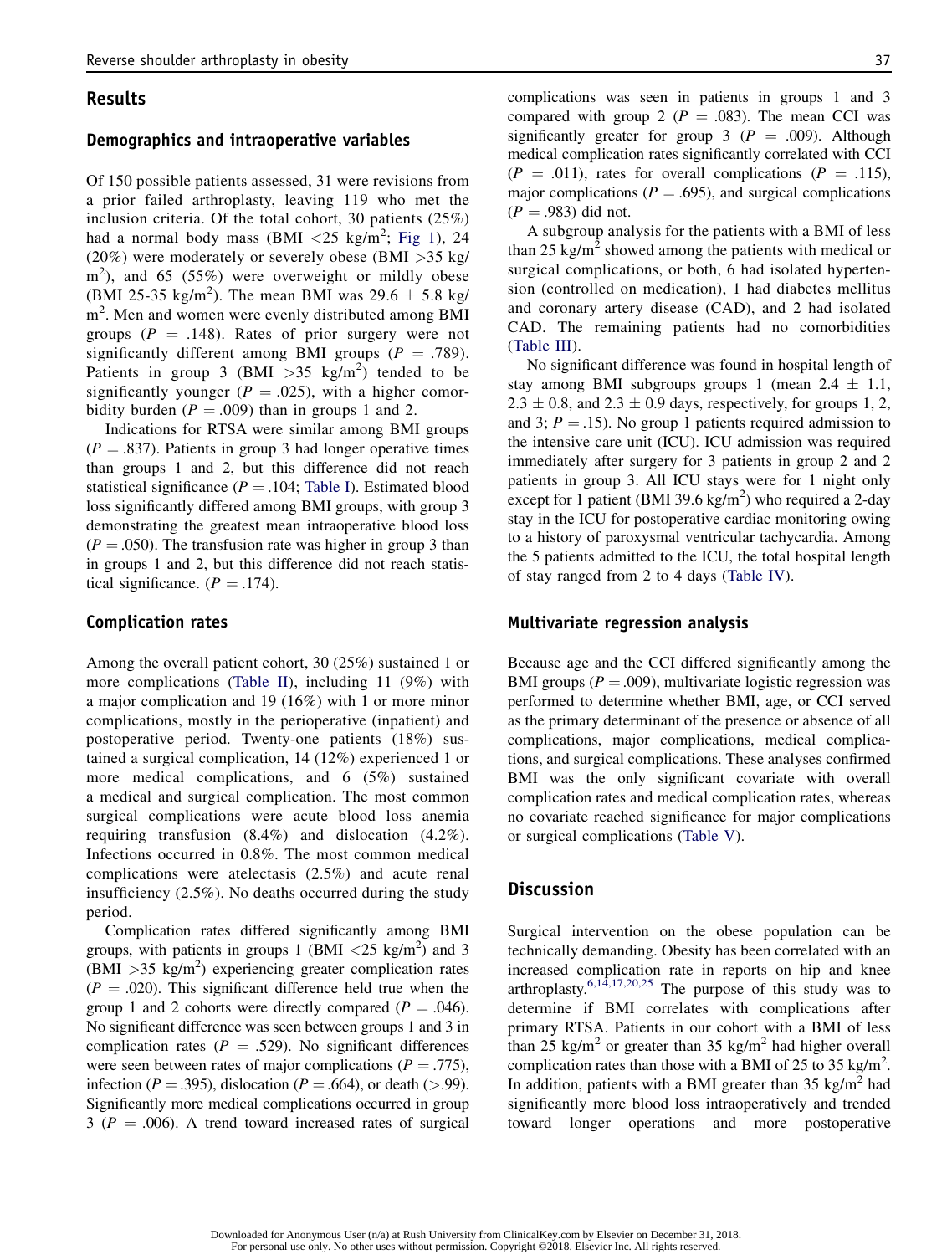

**Figure 1** Patients were grouped according to body mass index  $(BMI) < 25$  kg/m<sup>2</sup> (red bars), BMI 25 to 35 kg/m<sup>2</sup> (green bars), and BMI  $>$ 35 kg/m<sup>2</sup> (purple bars), with the graph showing the percentage of patients sustaining a complication, sustaining a major complication, sustaining a medical complication, sustaining a surgical complication, and the total population in that subgroup. \*Indicates statistically significant differences.

| Variable                                                  |                 | BMI <25 kg/m <sup>2</sup> BMI 25-35 kg/m <sup>2</sup> BMI >35 kg/m <sup>2</sup> Total patients P value |                 |                 |      |
|-----------------------------------------------------------|-----------------|--------------------------------------------------------------------------------------------------------|-----------------|-----------------|------|
|                                                           | $(n = 30)$      | $(n = 65)$                                                                                             | $(n = 24)$      | $(n = 119)$     |      |
| Age, mean $\pm$ SD y                                      | 75.7 $\pm$ 8.2  | $74.1 \pm 9.8$                                                                                         | $68.4 \pm 10.5$ | 73.3 $\pm$ 9.8  | .025 |
| Female, %                                                 | 73              | 57                                                                                                     | 75              | 64              | .148 |
| CCI, mean $\pm$ SD score                                  | $0.10 \pm 0.31$ | $0.28 \pm 0.55$                                                                                        | $0.54 \pm 0.66$ | $0.29 \pm 0.54$ | .009 |
| Patients with prior shoulder surgery, %                   | 23              | 23                                                                                                     | 16              | 22              | .789 |
| Indications, No.                                          |                 |                                                                                                        |                 |                 | .837 |
| Cuff tear arthropathy                                     | 13              | 23                                                                                                     | 9               | 45              |      |
| Glenohumeral osteoarthritis with irreparable cuff tear 10 |                 | 17                                                                                                     | 8               | 35              |      |
| Massive/irreparable cuff tear                             |                 | 12                                                                                                     | 4               | 19              |      |
| Sequelae of a proximal humeral fracture                   |                 | 6                                                                                                      |                 | 12              |      |
| Inflammatory arthropathy, etc.                            |                 | 5                                                                                                      | $\Omega$        | 6               |      |
| Operative time, mean $\pm$ SD min                         | $98 \pm 41$     | $96 \pm 43$                                                                                            | $120 \pm 29$    | $101 \pm 41$    | .104 |
| Estimated blood loss, mean $\pm$ SD mL                    | $261 \pm 138$   | $321 \pm 161$                                                                                          | $386 \pm 185$   | $324 \pm 166$   | .050 |
| Patients requiring transfusion, % (No.)                   | 3.3(1)          | 3.1(2)                                                                                                 | 12.5(3)         | 5.0(6)          | .174 |

| <b>Table I</b> Demographic and intraoperative characteristics segregated by body mass index (BMI) |  |  |  |  |  |  |
|---------------------------------------------------------------------------------------------------|--|--|--|--|--|--|
|---------------------------------------------------------------------------------------------------|--|--|--|--|--|--|

CCI, Charlson Comorbidity Index; SD, standard deviation.

transfusions. Multivariate regression revealed BMI was the sole determinant of complications, without contributions from age or CCI. Our hypothesis that BMI would serve as an independent risk factor for the development of early medical and surgical complications after RTSA was supported.

To our knowledge, this is the first series specifically evaluating varied BMI and the associated medical and surgical complications in patients undergoing RTSA. In a previous series examining outcomes of TSA in obese patients, Linberg et  $al^{21}$  demonstrated improved pain and function in the morbidly obese population, although with increased intraoperative surgical time, hospital length of stay, and ICU use.

Similar findings have been demonstrated in nonshoulder arthroplasty studies. Silber et  $al^{25}$  demonstrated that obesity increases the intraoperative and postoperative risk and financial burden in patients undergoing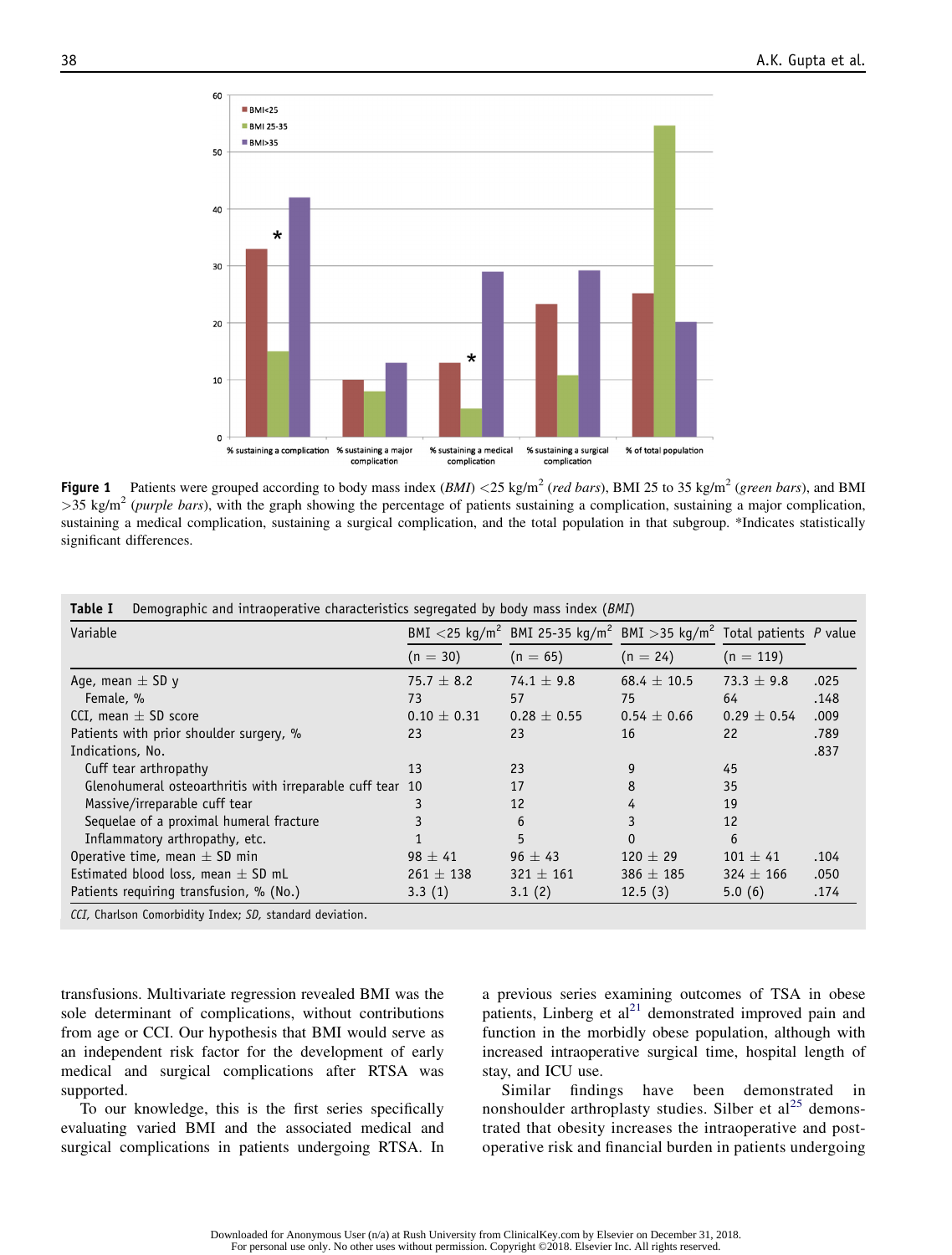| Complication                              | BMI $<$ 25 kg/m <sup>2</sup> | BMI 25-35 $kg/m^2$ | $BMI > 35$ kg/m <sup>2</sup> | Total patients | $P$ value |
|-------------------------------------------|------------------------------|--------------------|------------------------------|----------------|-----------|
|                                           |                              |                    |                              |                |           |
| Patients sustaining                       |                              |                    |                              |                |           |
| A complication, % (No.)                   | 33(10)                       | 15(10)             | 42(10)                       | 25(30)         | .020      |
| A major complication, % (No.)             | 10(3)                        | 8(5)               | 13(3)                        | 9(11)          | .775      |
| A medical complication, % (No.)           | 13(4)                        | 5(3)               | 29(7)                        | 12(14)         | .006      |
| A surgical complication, % (No.)          | 23(7)                        | 11(7)              | 29(7)                        | 18 (21)        | .083      |
| An infection, % (No.)                     | 0(0)                         | 1.5(1)             | 0(0)                         | 0.8(1)         | .664      |
| A dislocation, % (No.)                    | 3.3(1)                       | 3.1(2)             | 8.3(2)                       | 4.2 $(5)$      | .528      |
| Mortality before final follow-up, % (No.) | 0(0)                         | 0(0)               | 0(0)                         | 0(0)           | > .99     |

a variety of major operations, including hip and knee surgery, colectomy, and thoracotomy. Studies specific to hip and knee arthroplasty have shown obesity is associated with longer operative time, perioperative infection, ICU admission, and slower postoperative recovery.<sup>1,17,18</sup> In a level 2 prognostic study, Jain et al<sup>16</sup> found obesity was an independent predictor of increased postoperative complications and nonhomebound discharge in patients undergoing shoulder, hip, or knee arthroplasty. Interestingly, we did not see a significant association between hospital length of stay and BMI in this study. The mean hospital length of stay was close to 2 days for all subgroups. This difference between our findings and those in the hip and knee arthroplasty literature may be explained by the ease of mobility associated with upper extremity vs lower extremity surgery. In addition, each patient who underwent shoulder arthroplasty had a multidisciplinary approach to their care (ie, internal medicine and physical and occupational therapy consultation) to allow for expeditious management of postoperative medical or mobility issues, or both. In countries where this is not available, hospital stays for such subgroups may be prolonged, with greater expense to stakeholders.

The cause for the association between an increased complication rate and a BMI of less than 25 kg/m<sup>2</sup> is unclear. Included among a variety of possible explanations are unmeasured or unaccounted covariates, such as malnutrition, and type I error. Our subgroup analysis did not demonstrate any patterns to suggest a correlation between a BMI of less than 25 kg/m<sup>2</sup> and a specific comorbidity that could have accounted for the associated complication. Only one patient had a BMI of less than 18.5 kg/m<sup>2</sup> (classified as "underweight" by the World Health Organization classification).

The hip arthroplasty literature has established that malnutrition can account for failed debridement in the setting of postoperative drainage after total hip arthroplasty.<sup>15</sup> This subgroup did have 2 patients with deep space infection and 1 with wound dehiscence. Therefore, there is a possibility that those specific patients suffered from malnutrition. However, to accurately assess a patient for malnutrition requires a preoperative laboratory workup (ie, serum total protein, albumin, prealbumin, and transferrin level) and caloric intake counts. These data were not available for the patients in our subgroup, and therefore, a malnutrition assessment could not be performed. However, given the clinical relevance of this finding in our study, evaluation of the preoperative nutritional status of patients undergoing RSA and its association with postoperative complications including, but not limited to, infection and wound problems may be warranted in future studies.

A variety of plausible causes exist to explain the complication rate in the group with a BMI exceeding  $35 \text{ kg/m}^2$ . In addition to the added technical complexity, including difficulty in gaining adequate exposure and increased intraoperative blood loss leading to increased rates of acute blood loss anemia and other surgical complications, obese patients may be less able to physiologically cope with the cardiovascular physiologic stress of surgery, leading to higher rates of postoperative medical complications such as acute renal failure. Obese patients also mobilize less readily, leading to increased rates of atelectasis.<sup>3,12</sup>

As the United States population ages and becomes increasingly obese, the number of RTSAs performed in obese individuals will increase.<sup>19,26</sup> This is also true in other nations, such as Australia.<sup>10</sup> Surgeons need to be aware of the risks associated with RTSA in such patients in order to provide accurate, evidence-based informed consent. Individuals determining health care policy need to be aware of the increased complication rates because they may affect overall health care expenditures. In addition, because complications are costly and timeconsuming, individuals determining future public policy may want to consider altered premiums for the morbidly obese population and adjustments in surgeon compensation.

Limitations of this study include short-term follow-up, varied indications for RTSA, and the possibility of missed complications due to the retrospective nature of

Downloaded for Anonymous User (n/a) at Rush University from ClinicalKey.com by Elsevier on December 31, 2018. For personal use only. No other uses without permission. Copyright ©2018. Elsevier Inc. All rights reserved.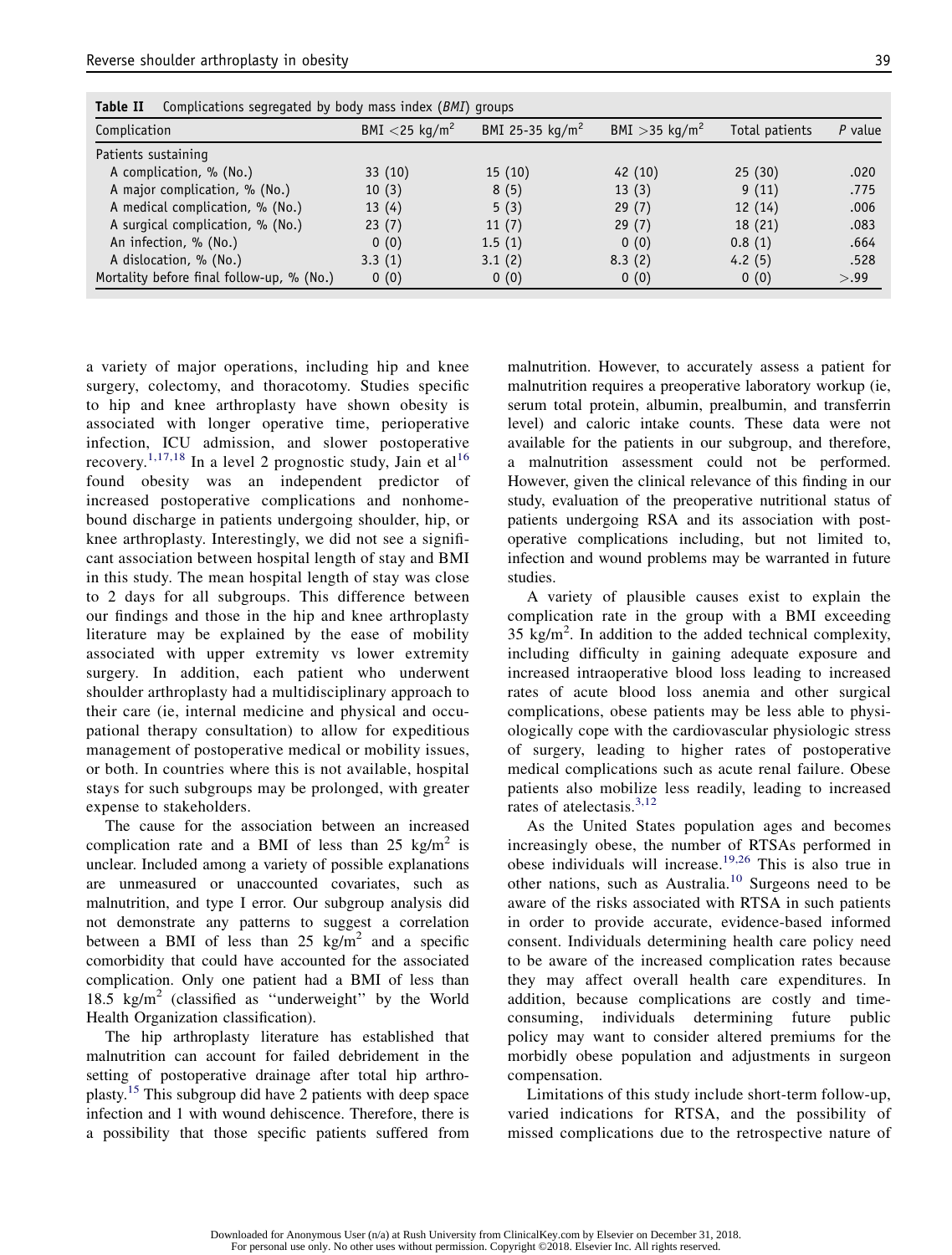| rapte 111      | All complications, classifications, and associated comorbidities       |                                |               |
|----------------|------------------------------------------------------------------------|--------------------------------|---------------|
| BMI $(kq/m^2)$ | Complication                                                           | Classification                 | Comorbidities |
| 18.6           | Intraoperative humeral shaft fracture-cable                            | Major surgical                 | <b>HTN</b>    |
| 19.8           | Blood loss anemia-transfusion                                          | Minor surgical                 | <b>HTN</b>    |
| 20.0           | Blood loss anemia requiring erythropoietin, no transfusion<br>required | Minor surgical                 | CAD, DM       |
| 22.2           | Altered mental status requiring restraints                             | Minor medical                  | <b>HTN</b>    |
| 22.7           | PE-anticoagulation                                                     | Major medical                  | <b>HTN</b>    |
| 23.6           | Wound dehiscence-local wound care                                      | Minor surgical                 | <b>HTN</b>    |
| 23.8           | Hypotension, recurrent dislocation-conversion to<br>hemiarthroplasty   | Minor medical, major surgical  | CAD           |
| 24.0           | Drill bit broken in the scapula                                        | Minor Surgical                 | None          |
| 24.9           | Respiratory failure requiring supplemental oxygen                      | Minor medical                  | <b>HTN</b>    |
| 24.9           | Intraoperative glenoid fracture                                        | Minor surgical                 | <b>HTN</b>    |
| 25.8           | Acromial stress fracture                                               | Minor surgical                 | <b>HTN</b>    |
| 27.1           | Acromial stress fracture                                               | Minor surgical                 | <b>HTN</b>    |
| 27.9           | Superficial wound infection                                            | Minor surgical                 | <b>HTN</b>    |
| 28.2           | Respiratory failure requiring a 2-day ICU stay                         | Major medical                  | <b>HTN</b>    |
| 28.3           | PE, blood loss anemia-transfusion                                      | Major medical, minor surgical  | <b>HTN</b>    |
| 29.7           | Blood loss anemia-transfusion                                          | Minor surgical                 | HTN, CAD      |
| 30.0           | Acromial stress fracture, dislocation-closed reduction                 | Minor surgical, major surgical | Kidney cancer |
| 31.6           | CRPS in the ulnar nerve distribution                                   | Minor surgical                 | HTN, DM       |
| 32.3           | Asystole requiring pacemaker placement                                 | Major medical                  | HTN, DM       |
| 32.4           | Dislocation-closed reduction                                           | Major surgical                 | <b>HTN</b>    |
| 35.0           | Dislocation-required revision to a hemiarthroplasty                    | Major surgical                 | <b>HTN</b>    |
| 35.3           | Persistent tachycardia                                                 | Minor medical                  | HTN, DM       |
| 36.0           | Respiratory failure requiring supplementary oxygen                     | Minor medical                  | HTN, CKD      |
| 36.9           | Respiratory failure, renal failure, transfusion                        | Minor medical and surgical     | <b>HTN</b>    |
| 37.3           | Renal failure-resolved with medical management                         | Minor medical                  | <b>HTN</b>    |
| 37.8           | Hemorrhagic traumatic hematoma                                         | Major surgical                 | <b>HTN</b>    |
| 37.9           | Acromial stress fracture                                               | Minor surgical                 | <b>HTN</b>    |
| 40.7           | Hypotension, brachial plexus palsy, dislocation                        | Major/minor, medical/surgical  | HTN, PE, DM   |
| 42.4           | Blood loss anemia-transfusion, atelectasis                             | Minor surgical and medical     | HTN, PE       |
| 43.0           | Blood loss anemia-transfusion, atelectasis                             | Minor surgical and medical     | CAD, HTN      |

Table III All complications, classifications, and associated comorbidities

CAD, coronary artery disease; CKD, chronic kidney disease; CRPS, complex regional pain syndrome; DM, diabetes mellitus; HTN, hypertension; I+D, irrigation and debridement; ICU, intensive care unit; PE, pulmonary embolism.

Table IV Hospital length of stay (LOS) and number of intensive care unit (ICU) admissions for each body mass index (BMI) subcategory

| BMI, $kg/m2$         | LOS, d (Mean $\pm$ SD) | ICU admission (No.) |
|----------------------|------------------------|---------------------|
| Group 1 (BMI $<$ 25) | $2.4 \pm 1.1$          |                     |
| Group 2 (BMI 25-35)  | $2.3 \pm 0.8$          |                     |
| Group 3 (BMI $>$ 35) | $2.3 \pm 0.9$          |                     |

SD, standard deviation.

Table V Significance (P values) of multivariate logistic regression analyses performed to determine whether age, body mass index (BMI) subgroup (<25, 25-35, and 35 kg/m<sup>2</sup>), or Charlson Comorbidity Index (CCI) served as significant covariates with all complications, major complications, medical complications, and surgical complications after reverse total shoulder arthroplasty

| Variable               | $P$ value |              |      |  |
|------------------------|-----------|--------------|------|--|
|                        | Age       | BMI subgroup | CCI  |  |
| All complications      | .476      | .025         | .230 |  |
| Major complications    | .996      | .775         | .613 |  |
| Medical complications  | .561      | .015         | .269 |  |
| Surgical complications | .535      | .083         | .370 |  |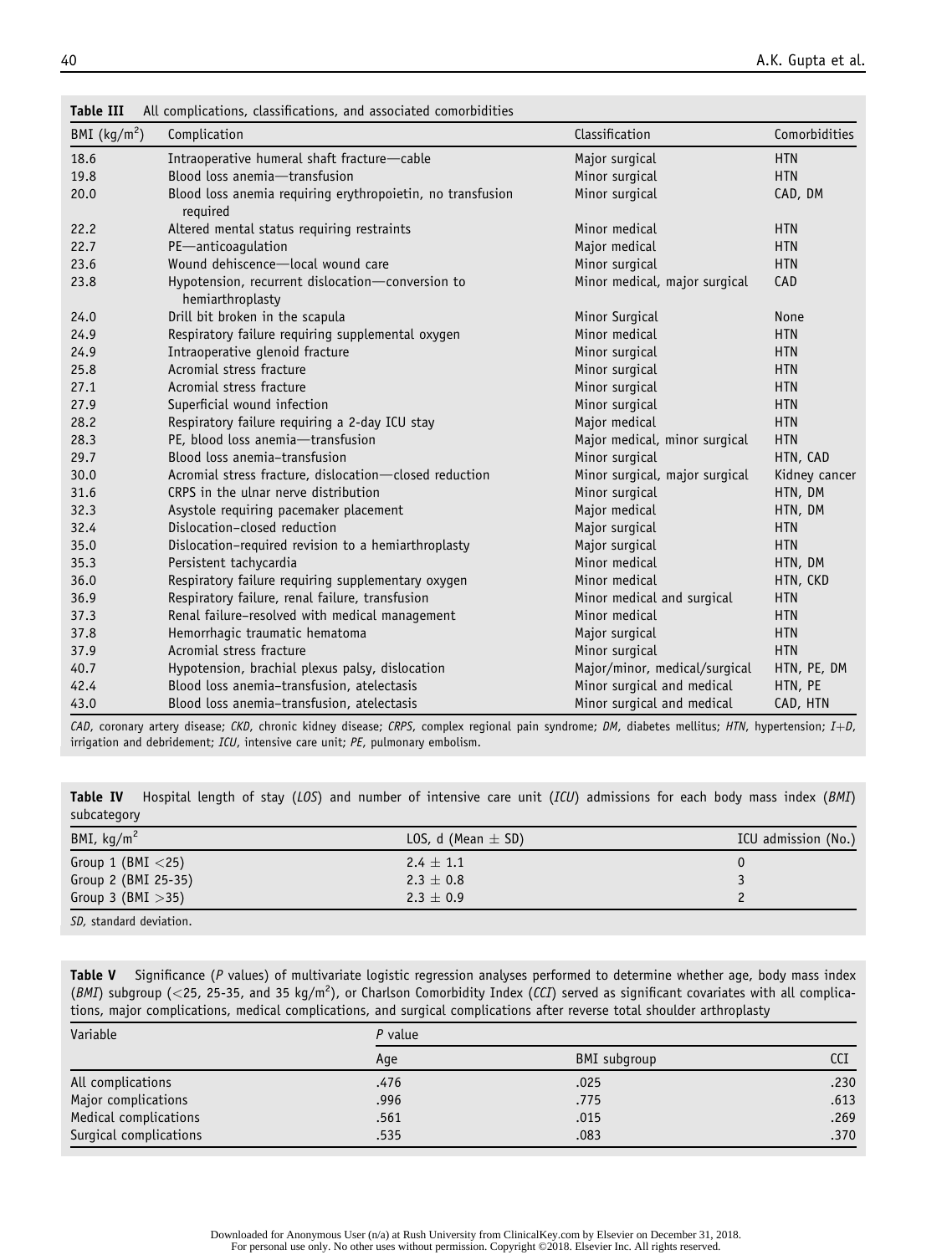the study. Lastly, a cost-analysis comparing RTSA in the nonobese obese populations would have strengthened the study.

# Conclusion

Patients with a BMI exceeding  $35 \text{ kg/m}^2$  (severe obesity) or a BMI of less than  $25 \text{ kg/m}^2$  have higher rates of complication after RTSA. Future studies evaluating the association between causative factors, such as malnutrition in patients with a BMI of less than 25 kg/m<sup>2</sup>, are needed.

# Disclaimer

G.P.N. is a paid consultant for Tornier, Inc. The other authors, their immediate families, and any research foundations with which they are affiliated have not received any financial payments or other benefits from any commercial entity related to the subject of this article.

# References

- 1. AbdelSalam H, Restrepo C, Tarity TD, Sangster W, Parvizi J. Predictors of intensive care unit admission after total joint arthroplasty. J Arthroplasty 2012;27:720-5. http://dx.doi.org/10.1016/j.arth.2011. 09.027
- 2. Affonso J, Nicholson GP, Frankle MA, Walch G, Gerber C, Garzon-Muvdi J, et al. Complications of the reverse prosthesis: prevention and treatment. Instr Course Lect 2012;61:157-68.
- 3. Alab HF, Zabani IA, Abdelrahman HS, Bukhari WL, Mamoun I, Ashour MA, et al. Intraoperative ventilatory strategies for prevention of pulmonary atelectasis in obese patients undergoing laparoscopic bariatric surgery. Anesth Analg 2009;109:1511-6. http://dx.doi.org/10. 1213/ANE.0b013e3181ba7945
- 4. Boileau P, Gonzalez JF, Chuinard C, Bicknell R, Walch G. Reverse total shoulder arthroplasty after failed rotator cuff surgery. J Shoulder Elbow Surg 2009;18:600-6. http://dx.doi.org/10.1016/j. jse.2009.03.011
- 5. Charlson ME, Pompei P, Ales KL, MacKenzie CR. A new method of classifying prognostic comorbidity in longitudinal studies: development and validation. J Chronic Dis 1987;40:373-83.
- 6. Cheung E, Willis M, Walker M, Clark R, Frankle MA. Complications in reverse total shoulder arthroplasty. J Am Acad Orthop Surg 2011; 19:439-49.
- 7. Cuff D, Clark R, Pupello D, Frankle M. Reverse shoulder arthroplasty for the treatment of rotator cuff deficiency: a concise followup, at a minimum of five years, of a previous report. J Bone Joint Surg Am 2012;94:1996-2000. http://dx.doi.org/10.2106/JBJS.K. 01206
- 8. Cuff D, Pupello D, Virani N, Levy J, Frankle M. Reverse shoulder arthroplasty for the treatment of rotator cuff deficiency. J Bone Joint Surg Am 2008;90:1244-51. http://dx.doi.org/10.2106/JBJS.G.00775
- 9. Dindo D, Demartines N, Clavien PA. Classification of surgical complications: a new proposal with evaluation in a cohort of 6336 patients and results of a survey. Ann Surg 2004;240:205-13.
- 10. Duncan MJ, Vandelanotte C, Caperchione C, Hanley C, Mummery WK. Temporal trends in and relationships between screen time, physical activity, overweight and obesity. BMC Public Health 2012;12:1060. http://dx.doi.org/10.1186/1471-2458-12-1060
- 11. Farshad M, Gerber C. Reverse total shoulder arthroplasty-from the most to the least common complication. Int Orthop 2010;34:1075-82. http://dx.doi.org/10.1007/s00264-010-1125-2
- 12. Flier S, Knape JT. How to inform a morbidly obese patient on the specific risk to develop postoperative pulmonary complications using evidence-based methodology. Eur J Anaesthesiol 2006;23:154-9.
- 13. Gallo RA, Gamradt SC, Mattern CJ, Cordasco FA, Craig EV, Dines DM. Instability after reverse total shoulder replacement. J Shoulder Elbow Surg 2011;20:584-90. http://dx.doi.org/10.1016/j.jse. 2010.08.028
- 14. Haverkamp D, Klinkenbijl MN, Somford MP, Albers GH, van der Vis HM. Obesity in total hip arthroplasty–does it really matter? A meta-analysis. Acta Orthop 2011;82:417-22. http://dx.doi.org/10. 3109/17453674.2011.588859
- 15. Jaberi FM, Parvizi J, Haytmanek CT, Joshi A, Purtill J. Procrastination of wound drainage and malnutrition affect the outcome of joint arthroplasty. Clin Orthop Relat Res 2008;466:1368-71. http://dx.doi. org/10.1007/s11999-008-0214-7
- 16. Jain NB, Guller U, Pietrobon R, Bond TK, Higgins LD. Comorbidities increase complication rates in patients having arthroplasty. Clin Orthop Relat Res 2005;435:232-8.
- 17. Jamsen E, Nevalainen P, Eskelinen A, Huotari K, Kalliovalkama J, Moilanen T. Obesity, diabetes, and preoperative hyperglycemia as predictors of periprosthetic joint infection: a single-center analysis of 7181 primary hip and knee replacements for osteoarthritis. J Bone Joint Surg Am 2012;94:e101. http://dx.doi.org/10.2106/JBJS. J.01935
- 18. Jones CA, Cox V, Jhangri GS, Suarez-Almazor ME. Delineating the impact of obesity and its relationship on recovery after total joint arthroplasties. Osteoarthritis Cartilage 2012;20:511-8. http://dx.doi. org/10.1016/j.joca.2012.02.637
- 19. Kaiser MJ, Bauer JM, Ramsch C, Uter W, Guigoz Y, Cederholm T, et al.., Mini Nutritional Assessment International Group. Frequency of malnutrition in older adults: a multinational perspective using the mini nutritional assessment. J Am Geriatr Soc 2010;58:1734-8. http://dx. doi.org/10.1111/j.1532-5415.2010.03016.x
- 20. Kerkhoffs GM, Servien E, Dunn W, Dahm D, Bramer JA, Haverkamp D. The influence of obesity on the complication rate and outcome of total knee arthroplasty: a meta-analysis and systematic literature review. J Bone Joint Surg Am 2012;94:1839-44. http://dx. doi.org/10.2106/JBJS.K.00820
- 21. Linberg CJ, Sperling JW, Schleck CD, Cofield RH. Shoulder arthroplasty in morbidly obese patients. J Shoulder Elbow Surg 2009;18: 903-6. http://dx.doi.org/10.1016/j.jse.2009.02.006
- 22. Matsen FA 3rd, Boileau P, Walch G, Gerber C, Bicknell RT. The reverse total shoulder arthroplasty. J Bone Joint Surg Am 2007;89: 660-7.
- 23. Matsen FA 3rd, Boileau P, Walch G, Gerber C, Bicknell RT. The reverse total shoulder arthroplasty. Instr Course Lect 2008;57: 167-74.
- 24. Nolan BM, Ankerson E, Wiater JM. Reverse total shoulder arthroplasty improves function in cuff tear arthropathy. Clin Orthop Relat Res 2011;469:2476-82. http://dx.doi.org/10.1007/s11999- 010-1683-z
- 25. Silber JH, Rosenbaum PR, Kelz RR, Reinke CE, Neuman MD, Ross RN, et al. Medical and financial risks associated with surgery in the elderly obese. Ann Surg 2012;256:79-86. http://dx.doi.org/10. 1097/SLA.0b013e31825375ef
- 26. Singh JA, Sperling JW, Cofield RH. Risk factors for revision surgery after humeral head replacement: 1,431 shoulders over 3 decades. J